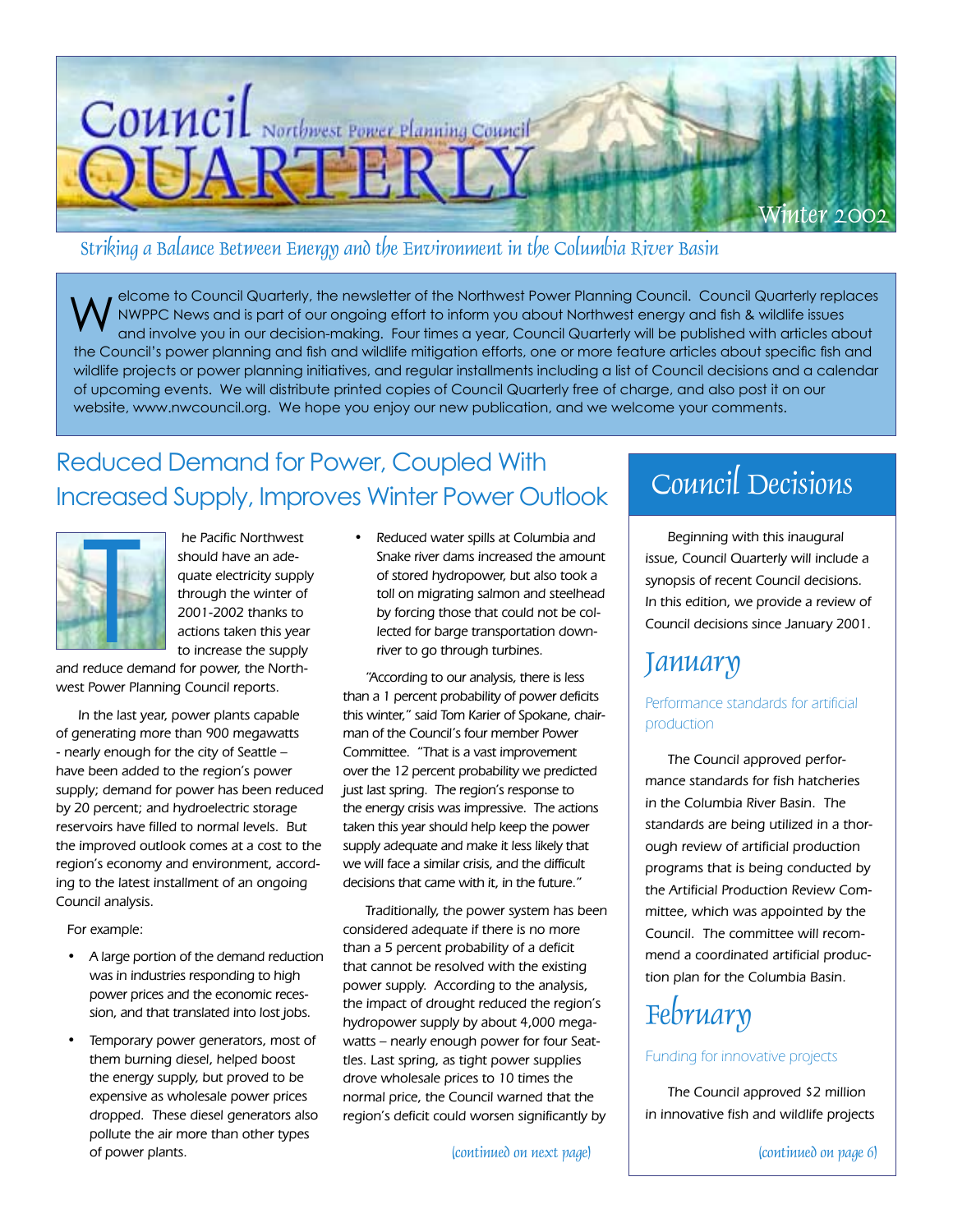#### (continued from previous page)

the end of 2001 unless emergency actions were taken.

The region responded in many ways. Construction of new power plants was accelerated, both in the Northwest and in California, and that boosted the Northwest power supply and may also make more available to the region from the south. Water spills at Snake and Columbia river dams to assist fish migration were reduced, and that had the effect of both increasing hydropower generation and permitting water storage for future hydropower purposes. The region also significantly reduced its demand for power, but much of the reduction was in industries that responded to high power prices and the developing recession by cutting production and, in some cases, shutting down. Citizens also contributed by reducing their demand for power through actions such as installing compact fluorescent light bulbs, turning down electric water heaters and simply using less electricity in response to rate hikes, but

the precise savings from these efforts is not known. The economic downturn also played a significant role.

As a result, the region's demand for electricity last summer was 4,000 megawatts lower than it was a year before, a 20 percent reduction. Nearly 70 percent of that reduction was attributable to the idled Northwest aluminum industry, according to the analysis. The analysis anticipates that the economic recession, and demand for power as a consequence, will begin to rebound by the middle of 2002 but that demand for power will continue to be about 3,000-4,000 megawatts lower each month through next May, compared to last year.

Increased supply and reduced demand, coupled with mild summer weather, allowed the region to avoid brownouts and blackouts. In hindsight, the Council's prediction last June of a 12 percent probability of deficits by the winter might have been too conservative, Karier said, but it was based on the best available information at the time.

"This has been a bad year for fish, for aluminum company employees and for ratepayers who have seen their rates go up dramatically. But there is every indication now that we are back on track for a better year," Karier said. "Some will say that our analysis last summer was too pessimistic, but what we did was encourage a cautious operation of the power system. There is a lot of uncertainty in this kind of analysis. In hindsight, it's easy to look back and say we could have done something differently in our analysis, but we didn't know how the cards would fall, and it just turns out they fell in the region's favor. They could have fallen the other way, and if they had we might be in a worse position today."

## Questions and Answers about the Council's 2001-2002 Winter Power Supply Outlook

- **Q. In May the Council predicted a 12-17 percent probability of power deficits this winter, depending on the amount of water storage in Canada. In October, the Council said the probability is less than 1 percent. Why did the probability drop so much?**
- A. Five key factors contributed to the improved outlook: 1) Milder than expected summer weather reduced demand for power; 2) Reduced spill at Columbia and Snake river dams allowed more water to be stored behind Keenleyside Dam in British Columbia than the Council anticipated in May; 3) The effects of the economic recession, which were just beginning to be apparent last spring, continued to drive down demand for power, particularly in the industrial sector – about 4,000 megawatts total, with 2,800 of that in the aluminum industry – and the result was an unprecedented 20 percent reduction in demand for power in July, compared to

July 2000. The Council expects demand to remain 3,000-4,000 megawatts lower each month through next May, compared to the normal demand for power in that timeframe; 4) About 1,650 megawatts of new, permanent generation has been added to the Northwest power supply in 2001, about a 7 percent increase, and that is a little more than was anticipated in May; and 5) Regionwide appeals for energy conservation, including high-profile messages from the region's governors, had an effect, although the precise amount is difficult to calculate.

- **Q. Last winter, wholesale power prices were over \$200 per megawatt-hour, and today they are down around \$30. Why did my utility raise its rates?**
- A. Power rates went up an average of 9 percent throughout the region by July, and some utilities raised rates again later in the summer. Rates went up

to cover the high prices utilities paid for power last winter and spring. Many utilities borrowed money to buy power, and many installed temporary generators to augment their supply – also at a cost. Since then, wholesale power prices have dropped back to normal levels, but the debt incurred last winter remains.

- **Q. How can conservation help?**
- A. Increased conservation reduces demand for power and makes us less susceptible to price spikes in the volatile wholesale power market. The Council has proposed an interim regional goal of acquiring 300 megawatts of conservation at the rate of 100 megawatts per year, and this could be acquired for an average cost of less than 2.5 cents per kilowatt-hour, which is less than the price of power from a new gasfired power plant.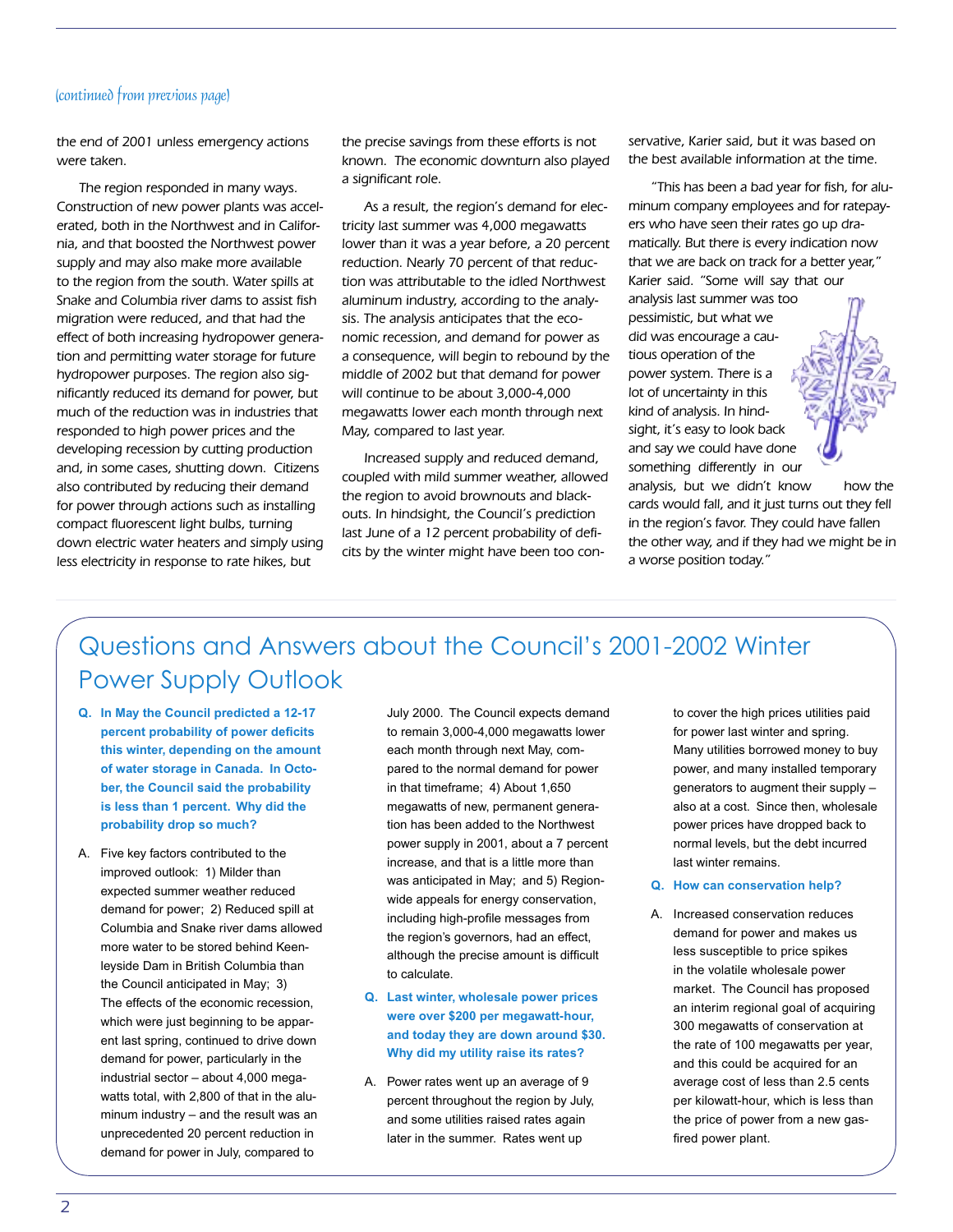Power Planning Council Analysis Proposes Challenging the Northwest to Develop a 300 Megawatt 'Conservation Power Plant'

ver the next three years, the Pacific Northwest could acquire an amount of energy conservation equal to the output of a large natural gas-fired power plant, about 300 megawatts, at a lower cost than building such a plant, according to a Council staff analysis. New energy conservation would save electricity now and also help moderate future price spikes such as those that battered the region's utilities and consumers in the last year. O

The 300 megawatts, which the analysis calls an "efficiency power plant" is an interim target to be pursued while the Council works on revising its Northwest Power Plan, which dates to 1998. Among other issues, the next power plan will address how to maintain investments in conservation in a competitive energy market. The interim target is intended to encourage utilities and others responsible for conservation implementation to maintain the conservation momentum developed over the last year in response to high power prices.

During the last few years of the 1990s, utilities developed conservation at half the rate the Council had determined to be cost effective. Had the cost-effective conservation been fully developed, it would have displaced approximately 180 megawatts of power, enough for about 100,000 average Northwest homes. Because it was not developed, the region's utilities had to purchase that much more power, often at extraordinarily high prices. By establishing an interim conservation target, the Council seeks to ensure that the region is not in the same position when prices become volatile again.

ccording to the analysis, the region could acquire approximately 100-110 megawatts of new conservation per year A

> According to the analysis, the region could acquire approximately 100-110 megawatts of new conservation per year for the next three years for less than the cost of power from a new combustion turbine.

for the next three years for less than the cost of power from a new combustion turbine — about 2 to 2.5 cents per kilowatthour. The cost of a new gas-fired plant is in the range of 3 to 3.5 cents per kilowatthour. Almost 60 percent of the conservation potential is in commercial and industrial structures and applications, according to the analysis.

"While electricity prices are low today compared to earlier this year, we need to recognize that demand for power also is significantly lower than it was a year ago, and that contributes to lower prices," Council Chairman Larry Cassidy said. "However, there is false security in those low prices because the region's power supply still is not as adequate as it should be. Acquiring 300 megawatts of efficiency improvements would help insulate utilities and their customers from volatile wholesale prices, which we have seen rise and fall dramatically with demand for power."

Cassidy said the investment in conservation would be good for the environment by displacing a natural gas-fired combustion turbine, and also good for the economy by improving the efficiency of energy use and, therefore, helping to reduce operating costs of businesses and industries. Acquiring 300 megawatts of cost-competitive conservation also would show that the region's utilities and governments are committed to a diverse portfolio of power resources, he said. That amount of conservation would be a little less than 10 percent of the 3,400 megawatts of new, gas-fired generation that is either recently completed or under construction in the Northwest.

There already is a significant commitment by many of the region's utilities to acquire new conservation, and the acquisition envisioned in the Council's proposal would give that effort further impetus. Additionally, acquiring the new conservation would be consistent with the conservation policy adopted earlier this year by the Western Governors Association.

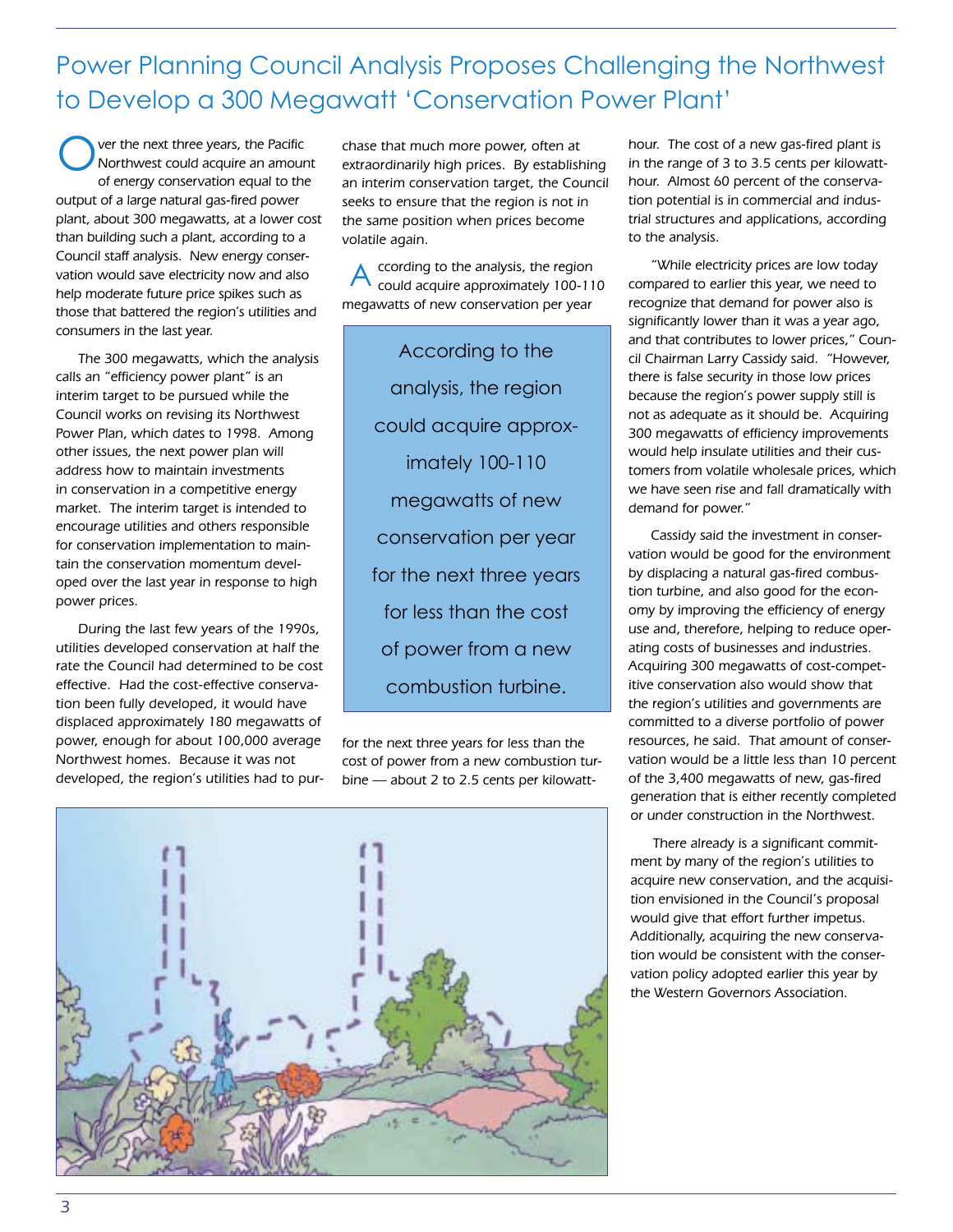## Court Ruling on Oregon Coast Coho Listing Could Result In Greater Collaboration on Subbasin Planning

federal judge's ruling that the National Marine Fisheries Service erred in its decision to list Oregon coast coho salmon as a threatened species under the Endangered Species Act could have the effect of encouraging greater collaboration between the federal agency and the Northwest Power Planning Council in working to improve salmon and steelhead stocks in the Columbia River Basin. A

If the decision causes the Fisheries Service to rethink its listing decisions for salmon and steelhead in the Columbia River Basin – listing decisions similar to that for the Oregon coast coho – then one possible result could be fewer listed species and closer integration of planning to meet the requirements of the Endangered Species Act and the Northwest Power Act.

On September 10, U.S. District Court Judge Michael Hogan ruled in a lawsuit brought by the Alsea Valley Alliance that the Fisheries Service's 1998 decision to list Oregon coast coho was unlawful and remanded the decision to the agency for further consideration. Under the Endangered Species Act, the Fisheries Service has responsibility for determining whether anadromous fish such as salmon and steelhead are endangered or threatened. The law defines "species" to include any "distinct population segment" of a species but does not provide further guidance. To apply this concept in listing decisions, the Fisheries Service established the Evolutionary Significant Unit (ESU) policy. According to the policy, an ESU is a distinct stock or group of fish that is reproductively isolated from other stocks and represents an important component in the evolution of the species. Thus, there are few species of salmon but hundreds of distinct populations or ESUs.

In the case of the Oregon coast coho, the Fisheries Service defined the ESU to

include not only the naturally spawning fish but also the coho from nine hatcheries in coastal streams. The hatchery fish were included, consistent with the ESA, because they are of the same origin as the naturally

"This decision affords the Northwest region the ability to reevaluate and improve salmon protection efforts."

*Bob Lohn NMFS Regional Administrator*

spawning fish and have similar life histories. But in determining whether to list the ESU, NMFS segregated the two components and listed only the naturally spawning fish. Judge Hogan concluded that the ESA does not allow this additional distinction and that the Fisheries Service must consider the ESU as a whole. Thus, if the hatchery fish are included in the definition of the ESU, they also must be considered together with the natural spawners in deciding whether to list the ESU.

Only that bifurcation was at issue in the lawsuit. The judge was not asked to rule on whether there is a difference between hatchery fish and naturally spawning fish or whether the Fisheries Service was right or wrong to list the fish in the first place.

However, seven of the 12 ESA-listed populations in the Columbia River Basin were defined by the Fisheries Service in a fashion similar to the Oregon coast coho ESU. That is, hatchery fish were included in the definition of the ESU and then excluded

from the listing. These include Snake River steelhead, middle Columbia steelhead, lower Columbia chinook, lower Columbia steelhead, upper Willamette chinook, upper Willamette steelhead, and Columbia chum. Hatchery fish were included in the ESU and listed along with the naturally spawning component in two other ESUs, the Upper Columbia steelhead and chinook.

n November 9, the Fisheries Service decided not to appeal Judge Hogan's ruling. Instead, the agency will conduct a public review of its hatchery policies and increase its support for local recovery efforts while maintaining current protections for listed salmon species. O

"This decision affords the Northwest region the ability to reevaluate and improve salmon protection efforts," NMFS Regional Administrator Bob Lohn said in a prepared statement. "By working with local communities to strengthen existing state and federal protections and learning from the successes, including tribal programs, we can build a broad communitybased approach to protection of salmon and their critical ecosystems."

At a meeting with the Power Planning Council in October, Lohn said subbasin planning, through which the Fisheries Service and the Council can integrate their efforts, would be "absolutely essential" in the future. He said he would look for opportunities to bring the two efforts together.

While the debate will continue about whether and how to use hatcheries as a tool in rebuilding naturally spawning stocks, "the administration is not comfortable with the idea that you can walk away from stocks that are in poor condition," Lohn said. "What is not in question is doing something for them."

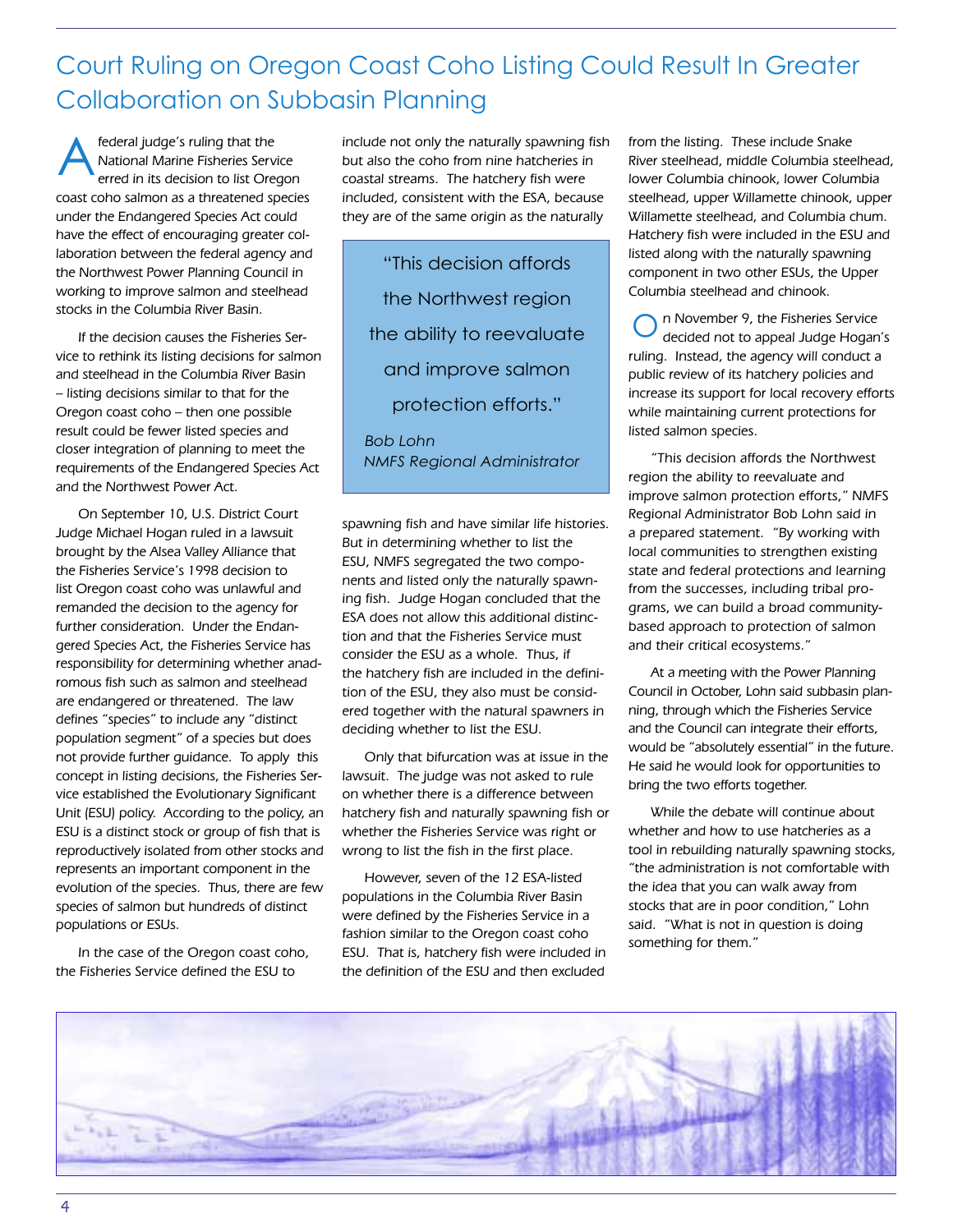# Success Stories – John Day River

## Preserving a River's Run

entral to the Northwest Power Planning Council's efforts to protect and enhance Columbia Basin fish and wildlife affected by the hydrosystem is to invest in preserving core populations. One project that illustrates this strategy in action is the Oxbow Ranch Project in the John Day subbasin. C

The John Day River, located in the north central part of Oregon, is important because it is the second longest free-flowing stream in the continental United States, and one of only two river systems in the entire Columbia River Basin managed exclusively for wild anadromous fish. The upper Middle Fork John Day River, where Oxbow Ranch is located, has been identified as a high priority area in the John Day subbasin since the early 1970s. In 2001, the Council approved the Confederated Tribes of Warm Springs' proposal to purchase the ranch with funding from the Bonneville Power Administration. Since then, project efforts have focused on improving fish passage over irrigation diversions, the installation of riparian corridor fences to prevent grazing, and the acquisition of other, adjacent critical habitat areas.

The Oxbow Ranch is 1,022 acres, split about evenly between upland and river corridor lands (see map). Besides its critical habitats for fish and wildlife, the ranch also holds water rights totaling approximately 5.5 cubic feet per second (cfs) to the Middle Fork and key tributaries. Over six miles of streams provide important spawning and rearing habitats for summer steelhead, redband trout, pacific lamprey and spring chinook salmon. Also, Granite Boulder Creek, which enters the Middle Fork on the property, is one of only three known areas where bull trout populations exist in the Middle Fork subbasin. Both bull trout and summer steelhead are listed under the federal Endangered Species Act as threatened species. The property represents the third highest spawning density of spring chinook on private lands in the entire Middle Fork watershed.

The upland habitats, primarily semi-wet meadow and mixed conifer, are home to many other wildlife as well, including the sandhill crane, Canadian geese, rocky mountain elk, mule and whitetail deer, grouse, and other small mammals. The riparian/wetland/ river corridor areas provide additional important resources for wildlife, while also contributing benefits to the stream systems, such as shade to moderate water temperatures.



While both the upland and river habitats are in relatively good condition, there are some problems that continue to hurt productivity in certain areas. Remaining concerns are mostly associated with historically unmanaged grazing and gold mining, as well as expanding noxious weed populations. The project's future goals include restoring the channel and riparian areas harmed by mining, regulating irrigation diversions on the property, and containing the spread of weeds.

n the early 1940s portions of the Middle Fork and the lower end of Granite Boulder Creek were dredged for gold, creating tailing piles--the leftover rocks, refuse and dirt from the mining process--that damaged the stream channel and riparian areas. In some areas, the river channel has been almost completely disconnected from the floodplain, resulting in very little natural function. The floodplain itself provides little or no water storage, scant vegetation, and is perched so high above the stream channel that flood waters are unable to reach it as they normally would. Usually, when the water is high, stream flows widen out onto the flood plain, accommodating the greater volume of water and thereby reducing the stream's velocity and movement of sediment. Since the mine tailings are so high, they essentially block the water from reaching the flood plain, increasing the velocity and flow of sediment which then scours the area downstream. As a result, that section suffers from degraded banks and erosion. Another I

problem caused by mining has been the straightening of the channel. The natural meanders of the river have been eliminated, destroying the parts of the river--its shallows and eddies--where fish can rest and spawn. Although the mined channel provides limited spawning and rearing habitat, project sponsors would like to restore the natural conditions by removing the tailing piles and restoring the stream and riparian habitats.

Their other goal is to regulate the irrigation diversions on the property. Currently, none of the ditches on the ranch have headgates or structures to keep water from entering them, meaning water can enter the ditches during unauthorized times, or when fish screens are not operational. The installation of headgates and water control devices to regulate the flow of water will correct these problems. Continued weed control and the maintenance of fencing is also part of the ongoing management of the property.

"The Middle Fork has always represented the best opportunity in the John Day basin to not only restore anadromous fish runs to productive conditions, but also to demonstrate that true watershed restoration is a possibility," says Shaun Robertson, manager of the project. "The Oxbow Ranch acquisition is the foundation of that restoration program and, over time, should prove that acquiring critical spawning and rearing habitat is an important watershed management tool."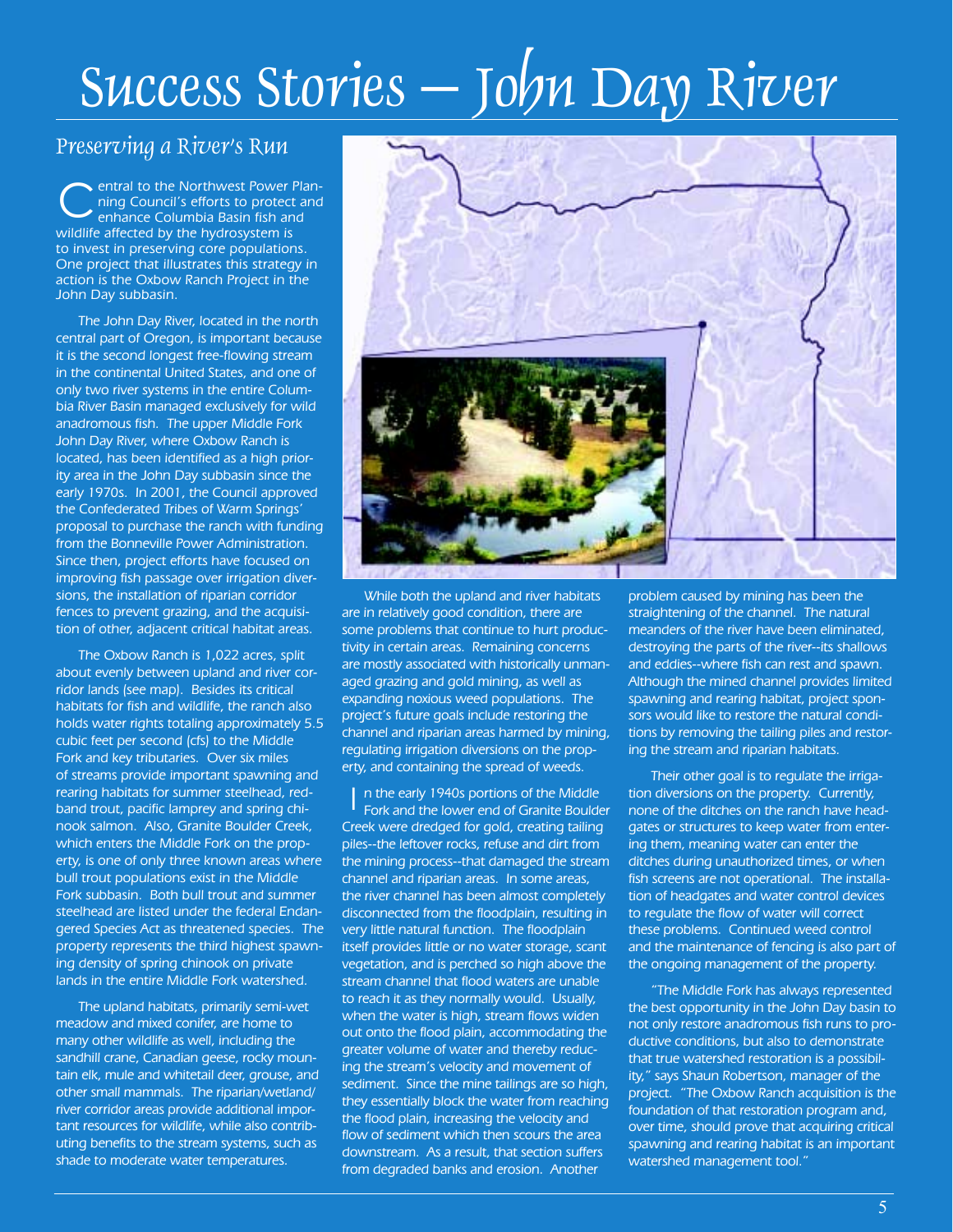## Council Decisions for 2001

(continued from front page)

for 2001 funding. The innovative project funding category was designed to invite proposals to explore new methods and technologies for fish and wildlife recovery in the basin. The project category was suggested by the Independent Scientific Review Panel in past reviews of the Council's program. Innovative projects also were funded in fiscal years 1998 and 2000.

## March

## Columbia Gorge and Inter-Mountain Province reviews

For Fiscal Year 2001, fish and wildlife mitigation projects in the Columbia Gorge and Inter-Mountain provinces were subject to in-depth review by the Council, the Independent Scientific Review Panel and the Columbia Basin Fish and Wildlife Authority. In response to the project solicitations and reviews, the Council approved for Bonneville funding \$13.8 million in projects for the Columbia Gorge Province, which includes the Columbia River and all tributaries between and including Bonneville and The Dalles dams; and \$11.7 million in projects for the Inter-Mountain Province, which includes the Spokane River downstream of Lake Coeur d'Alene, and the Columbia River and all tributaries between and including Chief Joseph Dam and the U.S./ Canada border.

#### High-priority fish and wildlife projects

The Council approved \$19.3 million in actions designed to immediately assist Endangered Species Actlisted anadromous fish in the Columbia River Basin.

## Request for recommendations for mainstem hydrosystem amendments

Following up on a commitment in the 2000 Fish and Wildlife Program, the Council voted to seek recommendations for the elements of an operations plan for the mainstem Snake and Columbia rivers. The Council subsequently received a number of recommendations and is continuing to work on the plan, with completion anticipated in 2002.

# April

#### Oversight board for Fish Passage Center

The Council recommended a new composition for the board of directors that oversees the Fish Passage Center, a Portland-based agency that implements flow for fish migration in the Snake and Columbia rivers. The five-member board will include state, federal, tribal and Council representatives. The matter remained under discussion late in 2001.

## Recommendations for 2001 hydrosystem operations

In response to the low-runoff conditions that resulted from the drought of 2001, the Council recommended a reservoir-operating strategy for the Columbia and Snake river dams. The strategy, which included limited water spills at some dams and increased barging of juvenile fish, was in the form of recommendations to the federal agencies that generate and sell power from the dams.

## May

## Less spill at Wanapum and Priest Rapids, more spill downriver

The Council recommended that the Federal Energy Regulatory Commission approve the Grant County Public Utility District's request to reduce water spills at Priest Rapids and Wanapum dams, which would allow increased spills at federal dams downriver, as long as the reliability of the region's power supply would not be impaired. The spills were intended to help juvenile salmon and steelhead migrate to the ocean.

## June

## Approval of projects in the Mountain Columbia Province

The Mountain Columbia Province, which includes Lake Coeur d'Alene and the Pend Oreille and Kootenai river basins, was one of the three provinces that were subject to in-depth review by the Council, the Independent Scientific Review Panel and the Columbia Basin Fish and Wildlife Authority in 2001. In June, the Council approved a set of projects totaling about \$20 million in Fiscal Year 2001 for this province.

## Approval of emergency offset action projects

The Council recommended \$24 million in projects to offset emergency hydropower operations imposed because of the drought, such as reduced spill at federal dams on the Columbia and Snake rivers. Many of the projects were directed at improving habitat for fish and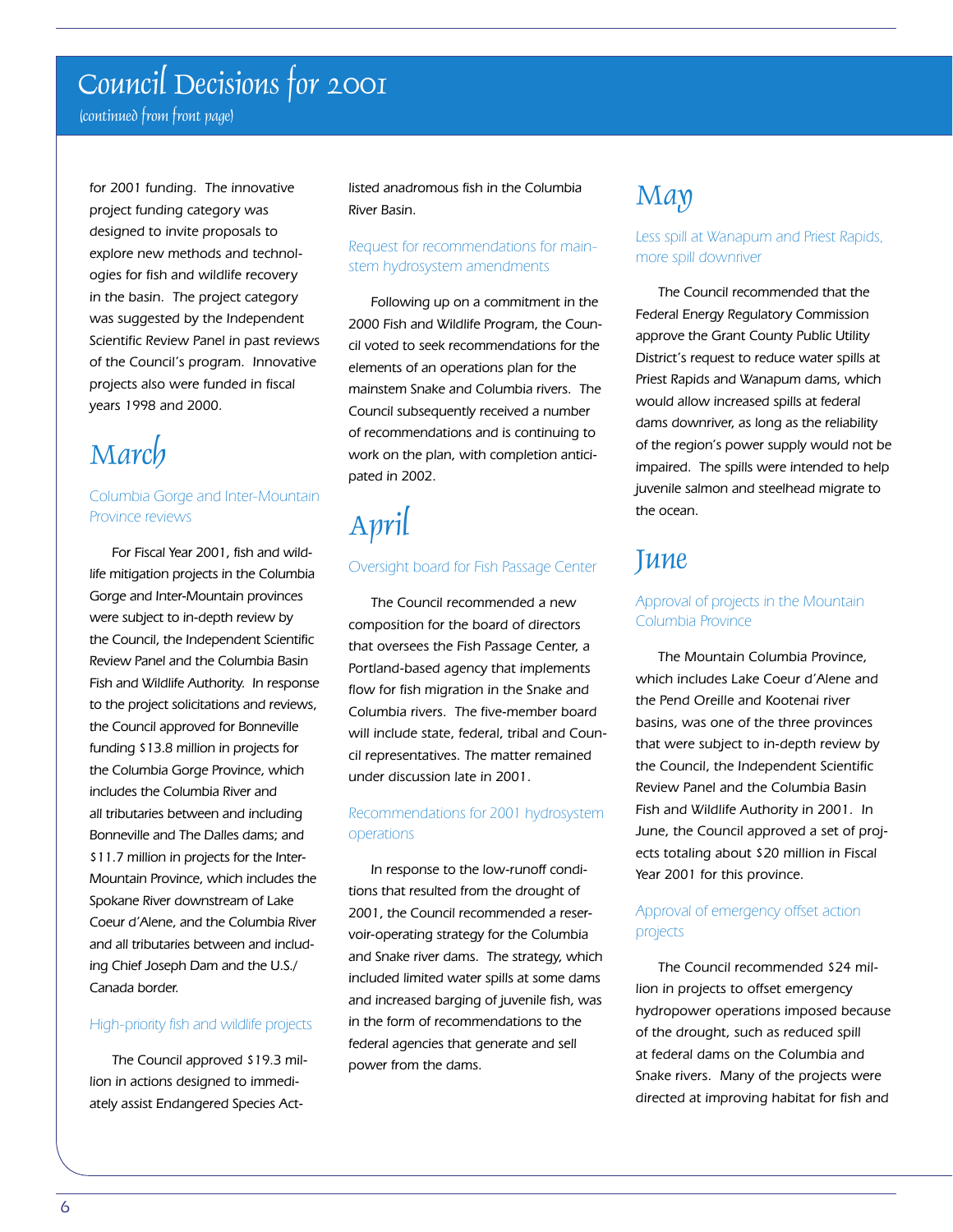wildlife affected by the emergency hydropower operations.

## Summer spill at federal Snake and Columbia river dams

The Council recommended summer spills at the federal dams to help salmon and steelhead migrate to the ocean, but – consistent with its May spill recommendations – only to the extent that reliability of the regional power supply would not be jeopardized.

## Install PIT tag detectors at mainstem dams

The Council approved \$759,000 to install adult PIT tag detectors at mainstem dams to track returning adult fish.

## August

## Subbasin planning templates and guidelines

The Council approved two documents for use in subbasin planning, an overview of subbasin planning and a technical outline that offers more detailed guidance and serves as a template for preparing a subbasin plan.

#### Innovative projects budget in 2002

A budget of \$2 million for innovative projects in Fiscal Year 2002 was approved, the same budget as in 2001. A project solicitation was planned for late in 2001.

# September

#### Fuel conversion policy

The Council decided not to support the concept of subsidizing consumers to switch from electricity to natural gas in their homes. The Council reasoned that while for some consumers, natural gas may be a more efficient and lower-cost fuel than electricity for home water heaters and furnaces, the decision to switch from electricity to gas should be based on individual financial considerations and not subsidized by Bonneville. The policy is one for the Council's next Northwest Power Plan.

## Provisional Fiscal Year 2002 budget for fish and wildlife program

Bonneville announced a funding target of \$186 million per year for the next five

years for the Council's fish and wildlife program. In response, the Council approved a provisional start-of-year budget of \$159.2 million for Fiscal Year 2002, recognizing the significant ongoing program investment in projects that satisfy a variety of state, tribal and ESA-related priorities. That figure includes money for new and ongoing projects in three of the 11 ecological provinces that were reviewed by the Council in 2001; the remainder of the budget will be apportioned among the other eight provinces.

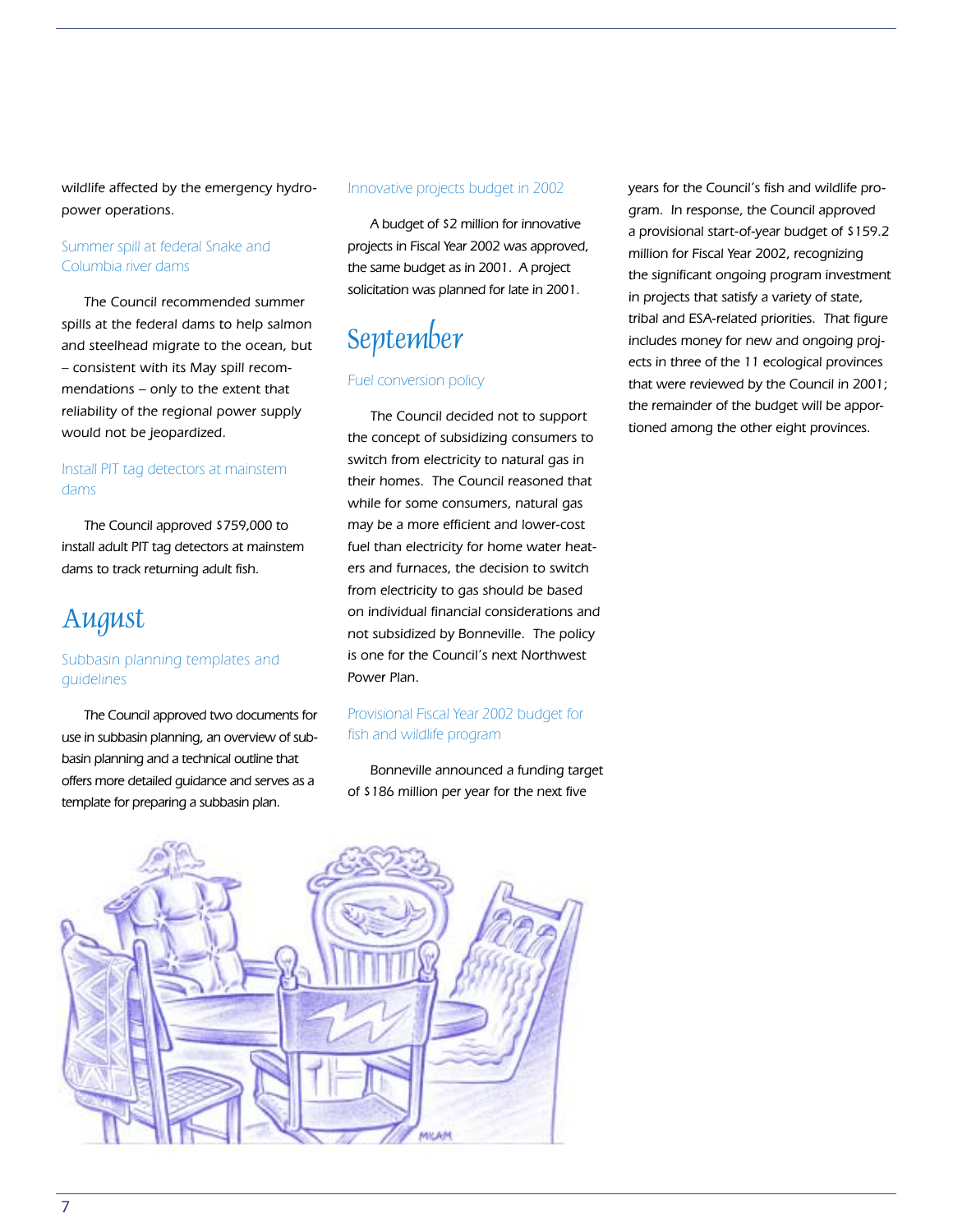## Fish and Wildlife Budget Memorandum of Agreement Expires; Council Seeks to Balance Expanding Program with Biological Opinion Activities

six-year memorandum of agreement that established the Bonneville Power Administration's annual fish and wildlife program budget expired at the end of September, and a new agreement has not been negotiated. In the absence of a formal agreement, the Bonneville Power Administration established a funding target of \$186 million per year for the length of Bonneville's next five-year rate period, which began on October 1, 2001. A

It represents the first increase in spending since the now expired six-year memorandum of agreement was negotiated, an increase of about \$44 million over the 2001 budget and \$59 million above the six-year annual average in the old agreement. Earlier this year, with the expiration of the memorandum agreement imminent and the new rate period about to begin, Bonneville said it would not commit to a budget figure but would keep its options open for the new rate period and fund a

unified plan that integrates the Council's fish and wildlife planning with that of federal fish and wildlife agencies.

> The \$186 million figure will challenge the Council in several ways in the future.

The \$186 million figure will challenge the Council in several ways in the future. First, as the program grows, its base expenses for ongoing projects will increase, too. Second, each year the Council will receive recommendations for new, scientifically sound projects that will have to compete with ongoing projects for funding. Third, some of the new projects will be designed to address both the Council's program and requirements of the



2000 Biological Opinion on hydropower operations. Integrating those two planning efforts is an important long-term goal for the Council.

The 1996-2001 Memorandum of Agreement among the federal departments of the Army, Commerce, Energy and Interior, established Bonneville's average annual budget for the Council's Columbia River Basin Fish and Wildlife Program (the so-called "direct program" budget) at \$100 million per year for activities and \$27 million for capital expenses related to those activities. Separately, the memorandum of agreement allowed for \$125 million annually in fish and wildlife expenses that Bonneville reimburses other federal agencies, and estimated Bonneville's annual foregone revenues – lost hydropower sales as the result of river operations to improve fish survival – of \$183 million. Since the agreement expired, Bonneville has indicated the activites portion of the direct-program budget will rise to \$150 million and the capital expenses to \$36 million.

In September, the Council approved a provisional 2002 budget for the direct program of \$159,261,426, including:

- \$41,773,677 for projects in three of the 11 provinces, or groups of related subbasins, where projects and budgets were approved by the Council this year. These are the Columbia Gorge, \$6,187,811; Intermountain, \$12,052,971; and Mountain Columbia, \$23,532,895;
- \$96,708,826 for ongoing projects in the other eight provinces;
- \$8 million for Bonneville's program support;
- \$7.5 million for subbasin planning activities;
- \$2 million for innovative projects;
- \$1 million for the Artificial Production Advisory Committee, which is conducting a review of all fish hatcheries in the Columbia River Basin for purposes of setting new artificial production plans and goals;
- \$700,000 for the Council's share of the budget of the Independent Scien-

(continued on page 9)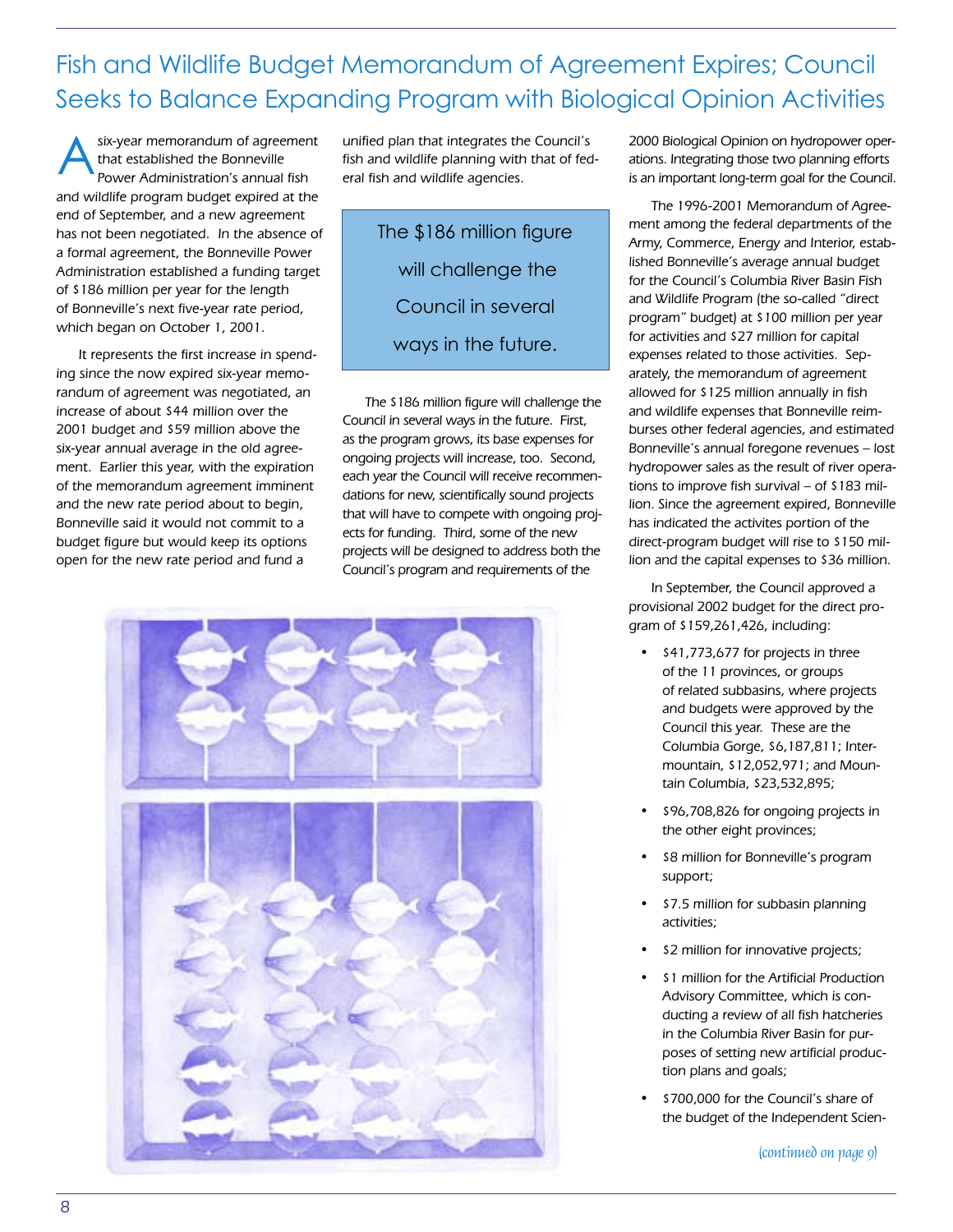## Subbasin Planning

At the Northwest Power Planning Council's October meeting, staff members presented to the Council a proposal outlining the administrative structure, contract management structure and a placeholder budget for the subbasin planning process, which was then approved.

Subbasin planning, which focuses on the implementation of local initiatives to help fish and wildlife in a particular geographic area, began about a year ago. Ultimately, each subbasin in every province will produce a plan to help prioritize projects and act as a road map for fish and wildlife recovery in the basin.

The administrative structure that the Council agreed upon has three levels. The first level involves grassroots stakeholders participating in the development of subbasin plans--local governments, tribes, state and federal agencies, private landowners, and others. The lead entities in this effort are responsible for the development of the plan. The next level represents the geographic state or provinces and involves tribal and state coordination groups and/or recovery boards to provide guidance on technical and

policy issues within the state. The last level involves the creation of a regional advisory committee to advise the Council and make recommendations on overall budget allocation, federal coordination issues, and overall subbasin planning scheduling, as a start. Another function of this third level is to provide technical information that exists regionally. The Regional Assessment Advisory Committee (RAAC) will act, initially, as the coordinator for gathering this data.

The Council also approved a two-year planning budget of \$15,250,000 as a starting point for the subbasin planning infrastructure. Each state will have \$200,000 available for coordination at the state and province level; funding will also go to subbasin planning groups, the regional advisory committee, and toward technical assistance and analysis.

Next steps include developing and finalizing the review process for subbasin plans, including the scientific review, to fulfill the Council's fish and wildlife program amendment requirements. Specifically, the Council will determine how the Independent Scientific Review Panel (ISRP) will evaluate plans and what the

timelines for adoption will be. The contract administration structure will continue to be refined, and the formation of the advisory committee, and how it will operate, is also on the immediate agenda. In the meantime, ongoing meetings with states and tribes have been an effective way to keep the lines of communication going until contracts are worked out, which is expected to be sometime in early 2002.



#### (continued from previous page)

tific Advisory Board, which the Council shares with the National Marine Fisheries Service;

• \$500,000 for the Independent Scientific Review Panel, which reviews projects proposed for funding by Bonneville through the Council's fish and wildlife program.

That leaves \$26,738,574 unallocated within Bonneville's \$186 million funding target. In October, Doug Marker, the Council's acting fish and wildlife director, reviewed the budget with Council members and proposed a method of allocating budget planning targets among the eight provinces where reviews have not been completed. Marker proposed that each province receive a percentage of the \$26.7 million for new projects based on its percentage of the provisional budget approved in September.

Meeting in Idaho Falls, Idaho, in

November, the Council listened to representatives of fish and wildlife agencies and Indian tribes express concern that the \$186 million funding target may be too low. In response, the Council decided to address the issue at its December meeting in Portland. The Council's four-member Fish and Wildlife Committee planned to invite representatives of the agencies, tribes and Bonneville to discuss the funding target.

Meanwhile in November, the Council approved \$34.6 million in projects for funding in Fiscal Year 2002 in the Columbia Plateau Province, which includes Columbia River tributaries in central and southern Washington and central and northern Oregon. These include the Yakima and Walla Walla rivers, and Crab Creek in Washington, and the Umatilla, John Day and Deschutes rivers in Oregon. Some \$66 million in projects had been recommended by the Independent Scientific Review Panel to

the Council for the Plateau Province, where the 2001 budget was \$27.9 million.

Another budget issue for the Council is Bonneville's mandate to fund activities required by the 2000 Biological Opinions on hydropower operations issued by the National Marine Fisheries Service and the U.S. Fish and Wildlife Service to protect threatened and endangered species. Some of the projects proposed for funding through the Council's program, including some in the Columbia Plateau province, could satisfy Biological Opinion requirements.

Meanwhile, work is continuing on project reviews for the Blue Mountain and Mountain Snake provinces, which are scheduled for funding decisions in March 2002.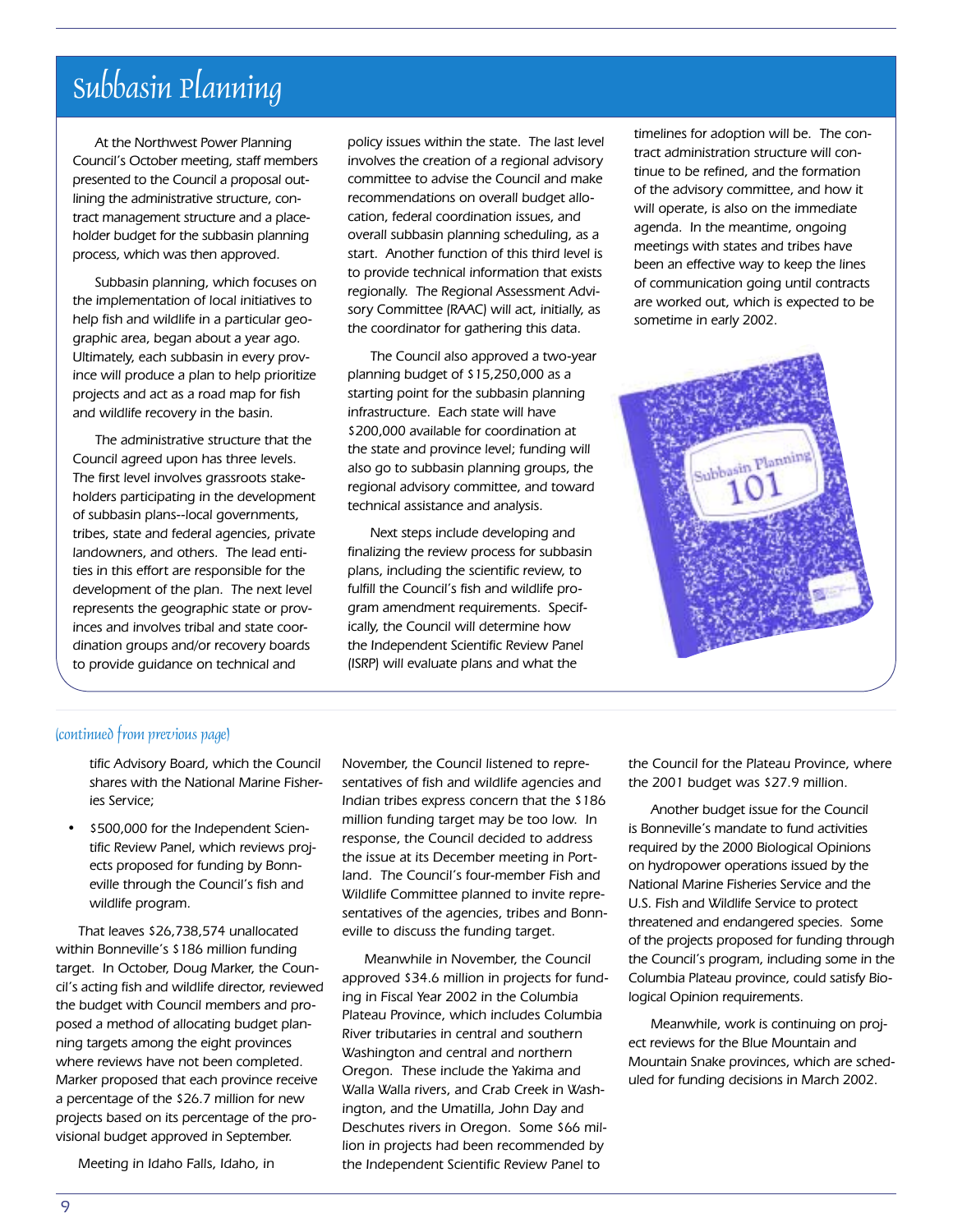## Efficiency and Personal Finances, not Subsidies, Should Guide Decision to Switch from Electricity to Natural Gas, Council Recommends

atural gas may be a less expensive fuel than electricity for home water heaters and furnaces, at least for some consumers, but the decision to switch fuels should be left to consumers and not encouraged with subsidies offered by electric or gas utilities, according to the Northwest Power Planning Council. atural gas may be a less expensive "Although we have decided not to<br>fuel than electricity for home water<br>heaters and furnaces, at least for<br>law we will be gilent on the issue "Cassichy Ma

 "We believe consumers should decide for themselves whether to switch fuels," Council Chairman Larry Cassidy of Vancouver said. "What makes economic sense for some consumers may not make sense for others."

Fuel switching is an issue for the Council as it prepares to review and possibly amend its Northwest Power Plan, which dates to 1998. The Power Plan describes the changing electric industry, analyzes some of the consequences of the increasingly competitive electricity market and suggests alternative strategies that policy-makers in the Northwest may adopt in response to industry changes.

In September, the Council reiterated its existing fuel-switching policy in response to public comments on a July issue paper, which can be found on the Council's website, at www.nwcouncil.org/library/2001/ 2001-17.htm. The policy recognizes the benefits of competition between providers of electricity and natural gas and supports individual choices on fuel-switching. The policy does not consider fuel-switching a form of electricity conservation. However, the "market-oriented" approach to fuel switching endorsed by the Council might translate to some electric utilities providing subsidies to their customers to switch to gas as a means of reducing electricity demand because it would be less expensive than building new power plants or buying new electricity supplies on the wholesale market.

"Although we have decided not to we will be silent on the issue," Cassidy

Fuel switching is an issue for the Council as it prepares to review and possibly amend its Northwest Power Plan.

said. "There is a role for the Council in providing information to help consumers make informed fuel-choice decisions, analyzing electricity pricing practices for ways to encourage efficient fuel choices and working to improve coordination between the electricity and gas industries. These are issues for our next power plan."

 $\mathsf T$  he Council prepared the issue paper in response to a proposal from Cascade Natural Gas and Northwest Natural to alleviate the regional electricity shortage by encouraging electric utilities to pay their customers to switch to natural gas. The comments, however, generally opposed the strategy on the grounds that consumers should decide whether fuel-switching makes sense for them without financial incentives that favor one fuel over another. Some comments, particularly from public utilities, encouraged the Council to promote renewable energy resources to help meet future power needs rather than the direct use of natural gas because gas is not a renewable resource. The Council's power plan encourages the development of renewable resources.

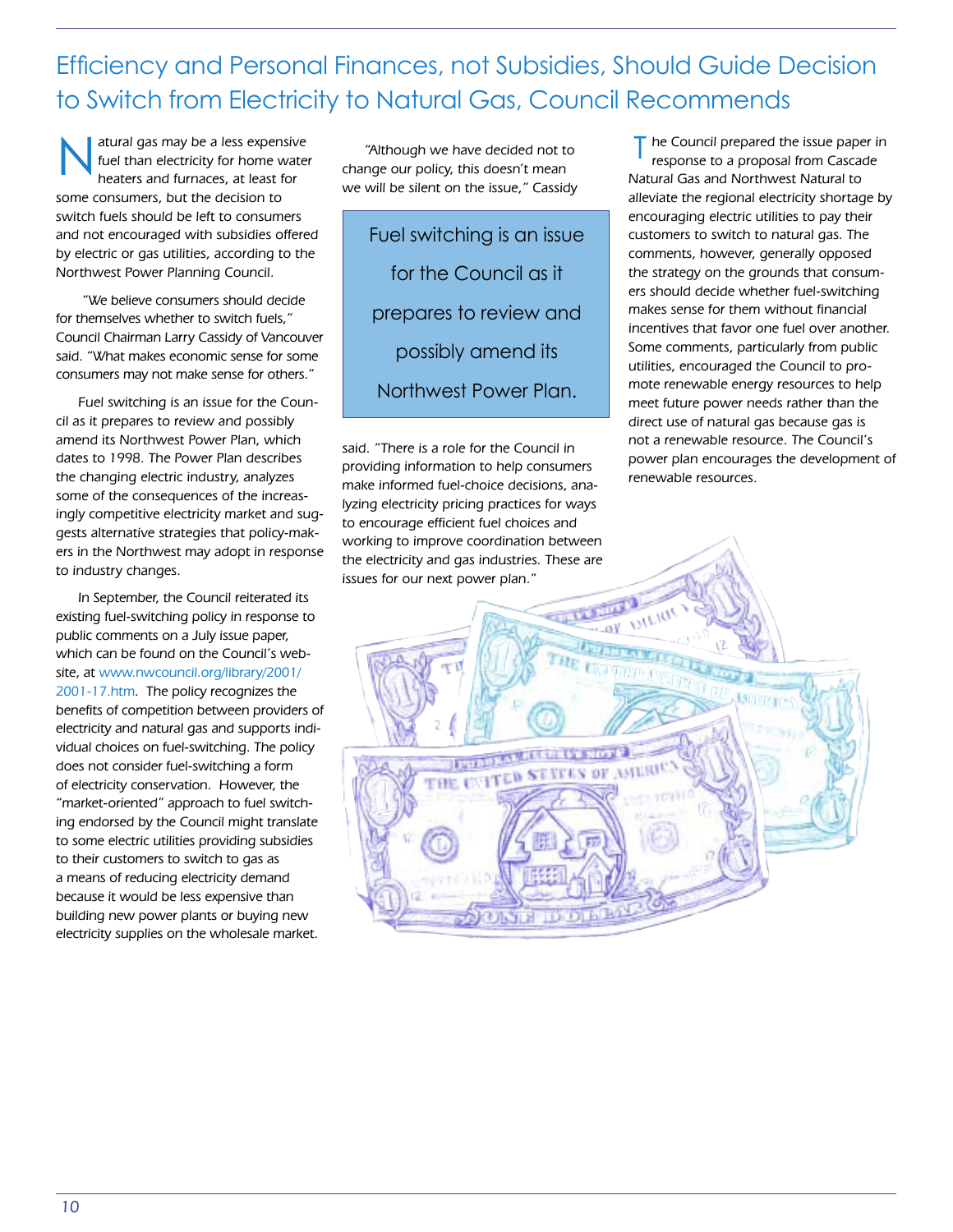

Don't be left in the dark about energy, fish and wildlife in the Columbia River Basin.

#### www.nwcouncil.org

Northwest Power Planning Council Container 303-222-3161<br>101 Dez: 800-452-5161<br>101 Dez: 800-452-5161<br>6-mail: info@nappe.org<br>431 S.W. Sixth Avenue, Suite 1100<br>Portland, Oregon 37204

> The Northwest The Northwest<br>Power Planning<br>Power list the Power Plannet<br>Council's fast

power li's fast<br>Council's fast<br>facts about the

ower Fis fast<br>Council's fast<br>facts about the<br>Columbia River Basin

## Calendar

Upcoming conferences, public meetings and other events concerning fish and wildlife, and energy, in the Pacific Northwest are compiled at these websites by the Columbia Basin Fish and Wildlife Authority and Energy News Data Corporation:

#### Fish and Wildlife:

www.cbfwa.org/calendar.asp

#### Energy:

www.newsdata.com/enernet/kiosk/index.htm

#### Energy Conservation:

www.newsdata.com/enernet/conweb

In each edition we will compile information about upcoming fish and willdlife and energy events in the Pacific Northwest.

Please send information on upcoming events or publications to:

John Harrison Northwest Power Planning Council 851 S.W. Sixth Ave., Suite 1100 Portland, OR, 97204 email: jharrison@nwppc.org

# Just the facts.

34% of all U.S. wheat exports were shipped on the Columbia River in 1999.

About 71 percent of the Northwest region's generating capacity comes from the federal hydroelectric system. Under normal precipitation, it produces 60 percent of the region's electricity.

> The Council uses independent scientific review to improve and discipline the region's efforts to protect and restore fish and wildlife.

**All these facts and many more.** Coming soon to the Council's website:

www.nwcouncil.org/pocketguide. Or telephone 1-800-452-5161 and ask for the Pocket Guide.